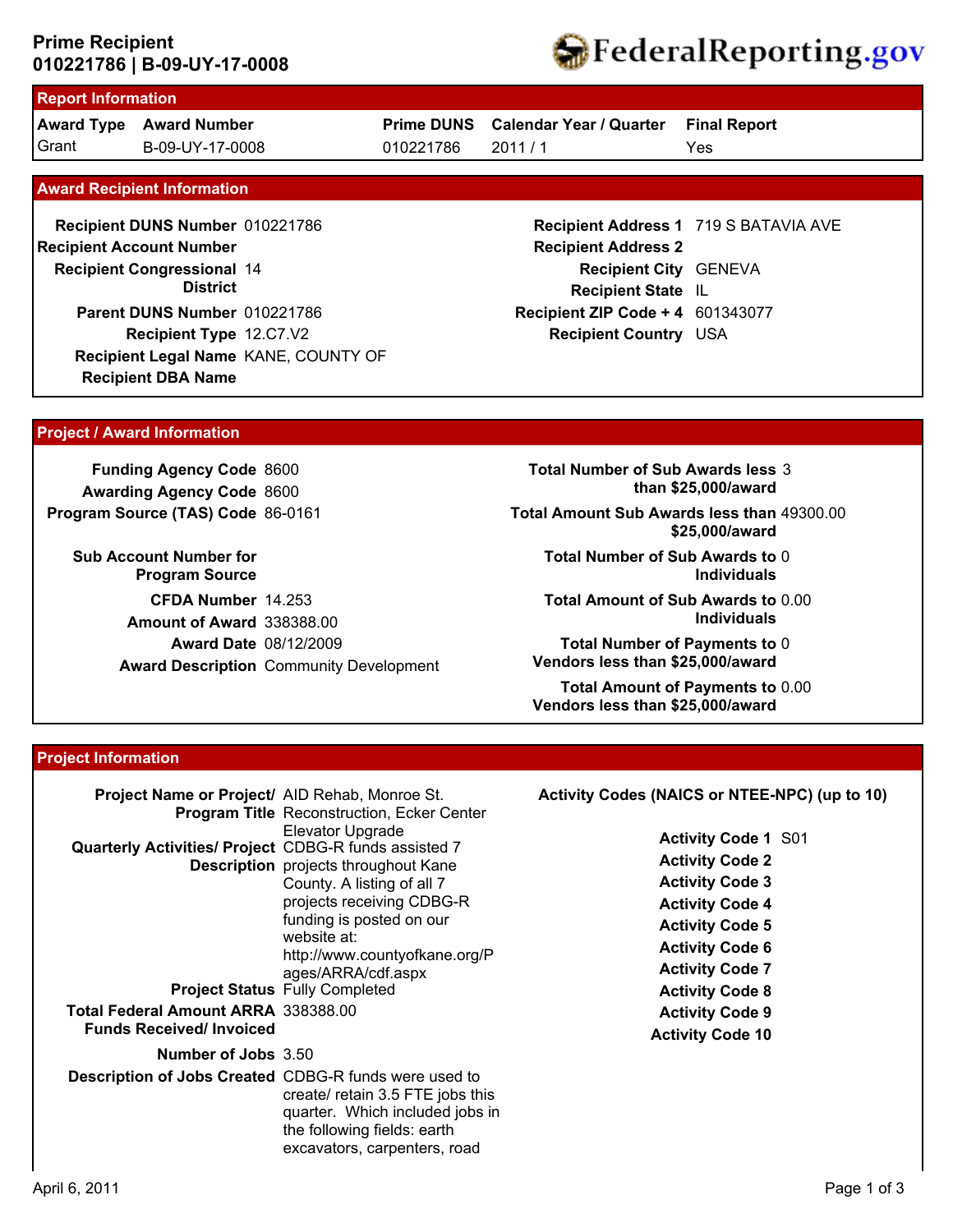# **010221786 | B-09-UY-17-0008 Prime Recipient**



|       | <b>Award Type Award Number</b>                                    |                        |                                                                                                                                                                                                                                                                                  | Prime DUNS Calendar Year / Quarter | <b>Final Report</b> |
|-------|-------------------------------------------------------------------|------------------------|----------------------------------------------------------------------------------------------------------------------------------------------------------------------------------------------------------------------------------------------------------------------------------|------------------------------------|---------------------|
| Grant | B-09-UY-17-0008                                                   |                        | 010221786                                                                                                                                                                                                                                                                        | 2011/1                             | Yes                 |
|       | Total Federal Amount of ARRA 338388.00<br><b>Expenditure</b>      | construction, elevator | mechanics, and electricians.                                                                                                                                                                                                                                                     |                                    |                     |
|       | Total Federal ARRA 201833.00<br><b>Infrastructure Expenditure</b> |                        |                                                                                                                                                                                                                                                                                  |                                    |                     |
|       | <b>Infrastructure Purpose and Reconstruction of Monroe</b>        | roadway.               | Rationale Street from State Street (Route<br>56) to the northern terminus,<br>North Aurora, IL. In addition a<br>sidewalk will be constructed on<br>the eastside of the roadway.<br>Project will improve overall<br>condition of the neighborhood<br>and replaces a deteriorated |                                    |                     |